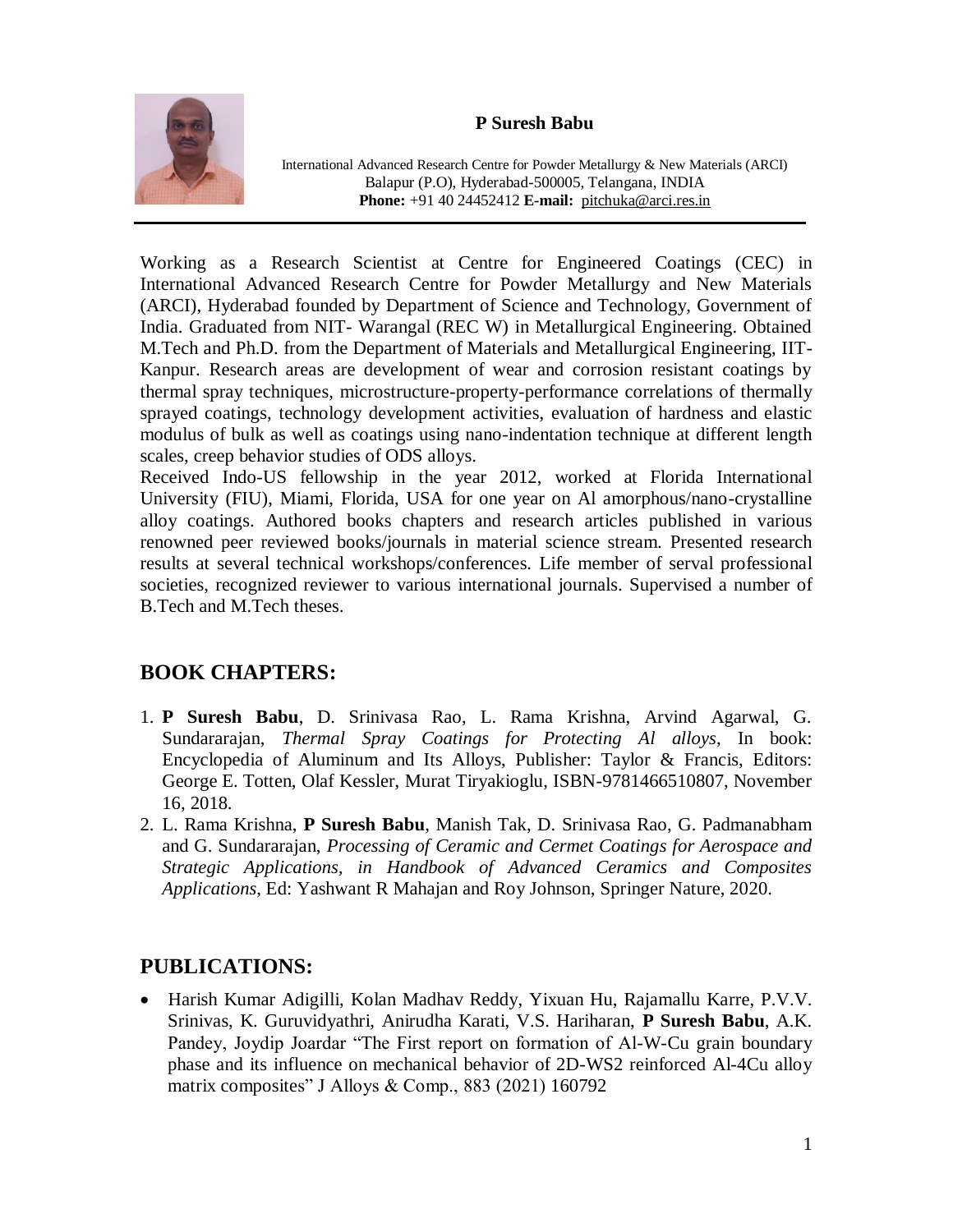- [S.Kumar,](https://www.sciencedirect.com/science/article/pii/S0257897221004928?via%3Dihub#!) [Bolla Reddy Bodapati,](https://www.sciencedirect.com/science/article/pii/S0257897221004928?via%3Dihub#!) [GidlaVinay,](https://www.sciencedirect.com/science/article/pii/S0257897221004928?via%3Dihub#!) [K Vamshi Kumar, Naveen Manhar](https://www.sciencedirect.com/science/article/pii/S0257897221004928?via%3Dihub#!)  [Chavan,](https://www.sciencedirect.com/science/article/pii/S0257897221004928?via%3Dihub#!) **[P Suresh Babu](https://www.sciencedirect.com/science/article/pii/S0257897221004928?via%3Dihub#!)**, [A. Jyothirmayi,](https://www.sciencedirect.com/science/article/pii/S0257897221004928?via%3Dihub#!) Estimation of inter-splat bonding and its effect on functional properties of cold sprayed coatings, Surf. Coat. Technol., [420](https://www.sciencedirect.com/science/journal/02578972/420/supp/C) ( 2021) 127318
- D. Vijaya Lakshmi, **P. Suresh Babu**, L. Rama Krishna, R. Vijay, D. Srinivasa Rao, G. Padmanabham, "Corrosion and erosion behavior of iron aluminide (FeAl(Cr)) coatingdeposited by detonation spray technique", Adv. Powder Technol.,32 (2021) 2192-2201.
- Sravan Kumar Thimmappa, Brahma Raju Golla, **P Suresh Babu**, Bhanu Prasad VV, "Nanoindentation and high temperature oxidation behavior of ZrB2-20SiC-(0– 10 wt.%)Ta UHTCs", Ceram. Int., 47 (2021) 22184-22190.
- **P Suresh Babu**, Y. Madhavi, L. Rama Krishna, G. Sivakumar, D. Srinivasa Rao, G. Padmanabham, Thermal Spray Coatings for Erosion-Corrosion Resistant Applications, Trans.IIM, 73 (2020) 2141-2159.
- A. Sai Jagadeeswar, S. Kumar, B.Venkataraman, **P Suresh Babu**, A. Jyothirmayi, "Effect of thermal energy on the deposition behaviour, wear and corrosion resistance of cold sprayed Ni-WC cermet coatings", Surf. Coat. Technol. 399 (2020) 126138.
- Rajesh Jarugula, **P Suresh Babu**, S. Ganesh Sundara Raman, G. Sundararajan, "Creep deformation behavior of nano oxide dispersion strengthened Fe-18Cr ferritic steel", Materialia, 12 (2020) 100788.
- Mahammad Ali Shaik, Brahma Raju Golla, **P Suresh Babu**, Processing and characterization of extremely hard and strong Cu-(0-15wt pct)Al alooys, Met. Mater. Trans. A, 51 (2020) 708-724.
- **P Suresh Babu**, L. Venkatesh, D. Srinivasa Rao, N. Ravi, Fracture behaviour of nc-TiAlN/a-Si3N4 nanocomposite coatings under cyclic nano impact testing. Surf. Eng., 36 (2020) 671-679.
- L Rama Krishna, Y Madhavi, **P Suresh Babu**, D Srinivasa Rao, G Padmanabham, Strategies for corrosion protection of non-ferrous metals and alloys through surface engineering, Materials Today: Proceedings 15, 145-154 (2019) (18-19)
- P Uday Chandra Rao**, P Suresh Babu**, D Srinivasa Rao, S.V. Gopala Krishna, K. Venkateswara Rao, Effect of Tribo-layer on the Sliding Wear Behavior of Detonation Sprayed Alumina–Titania Coatings. In: Reddy A., Marla D., Simic M., Favorskaya M., Satapathy S. (eds) Intelligent Manufacturing and Energy Sustainability. Smart Innovation, Systems and Technologies, Vol 169. (2020) 289- 298, Springer, Singapore
- **P Suresh Babu**, Y. Madhavi, L. Rama Krishna, D. Srinivasa Rao, G. Padmanabham, "Thermally-sprayed WC-based cermet coatings for corrosion resistance applications", JOM, 70 (2018) 2636-2649.
- **P Suresh Babu**, P. Chanikya Rao, A. Jyothirmayi, P. Sudharshan Phani, L. Rama Krishana, D. Srinivasa Rao, " Evaluation of microstrucutre, property and performance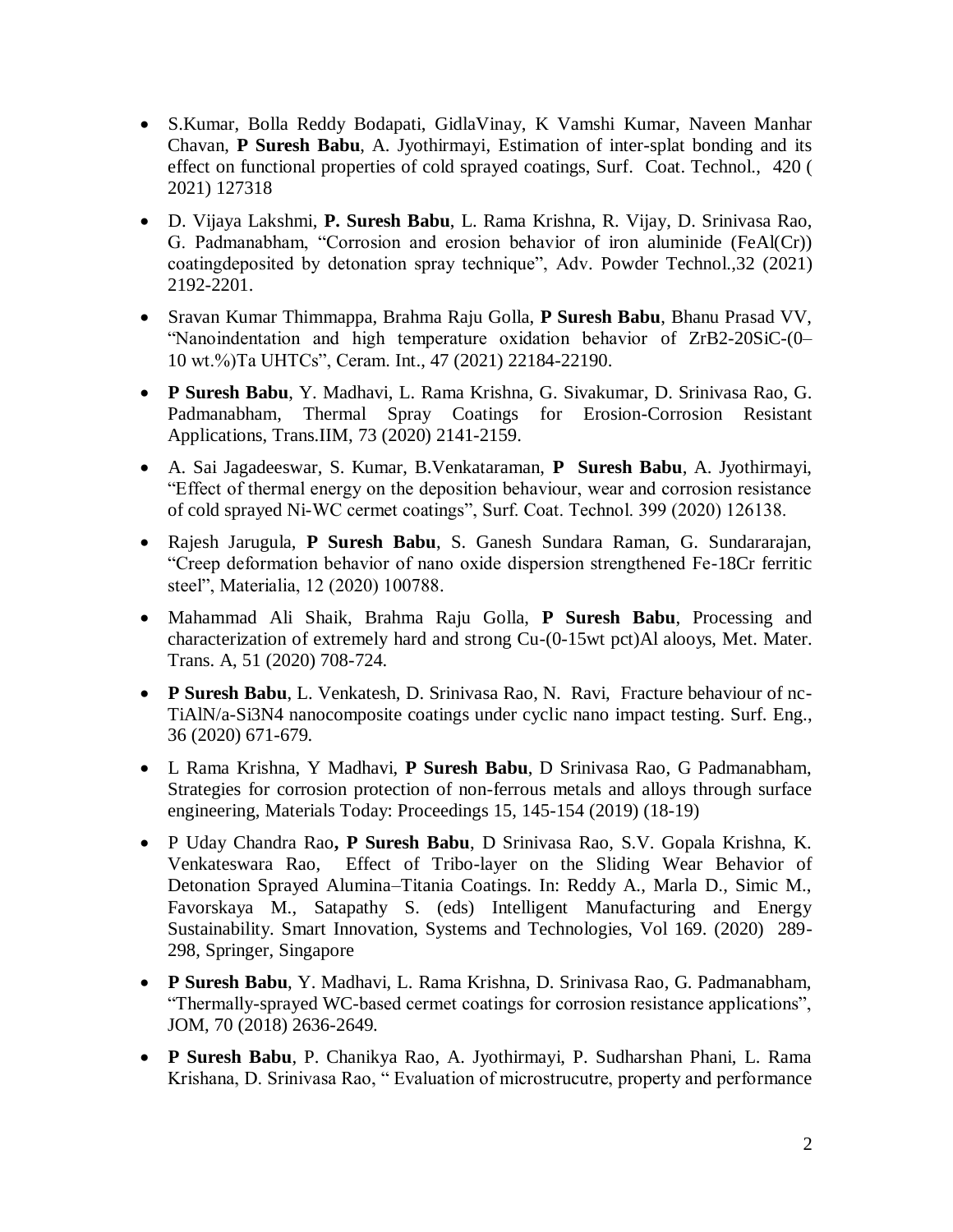of detonation sprayed WC-(W,Cr)2C-Ni coatings", Surf. Coat. Technol. 335 (2018) 345-354.

- **P Suresh Babu**, D. Sen, A. Jyothirmayi, L. Rama Krishana, D. Srinivasa Rao, 'Influence of microstructure on the wear and corrosion behavior of detonation sprayed  $Cr_2O_3$ -Al<sub>2</sub>O<sub>3</sub> and plasma sprayed  $Cr_2O_3$  coatings", Ceram. Int. 44 (2018) 2351-2357.
- L. Venkatesh, **P Suresh Babu**, G. Siva Kumar, Ravi C. Gundakaram, S.V. Joshi, I. Samajdar, "Microstrucutral response of various chromium carbide based coatings to erosion and nano impact testing", Wear,386-387 (2017) 72-79
- **P Suresh Babu,** D Srinivasa Rao L Rama Krishna, G. Sundararajan, Weibull analysis of hardness distribution in detonation sprayed nano-structured WC-12Co coatings, Surface and Coatings Technology, 319 (2017) 394-402.
- L. Venkatesh, **P Suresh Babu**, Ravi C. Gundakaram, Roger D. Doherty, S.V. Joshi, I. Samajdar, Morphology Dependent Hardness of Cr7C3-Ni rich alloy Composite versus Orientation Independent Hardness of Cr7C3 Primary Phase in a Laser Clad Microstructure, Metall. Mater. Transc. A, 48 (2017) 1534-1539.
- **P Suresh Babu**, Rajesh Jha, Michael Guzman, G Sundararajan, Arvind Agarwal, Indentation creep behavior of cold sprayed Aluminum amorphous/nano-crystalline coaitngs, Mater. Sci & Eng. A 658 (2016) 415-421.
- S.B. Chandrasekhar, N.P. Wasekar, M. Ramakrishna, **P Suresh Babu**, TN Rao, B.P. Kashyap, Dynamic strain ageing in fine grained Cu-1wt%Al<sub>2</sub>O<sub>3</sub> composite processed by two step ball milling and spark plasma sintering, J Alloys & Compds, 656 (2016) 423-430.
- Pandu Ramavath, Papiya Biswas, **P Suresh Babu**, P Laxminarayana, Roy Johnson, Compaction Curves: A tool for qualitative evaluation of quasi-static compaction behavior of ceramic powders", *J Australian Cerm. Society, 51(2015) 130-136*
- **P Suresh Babu**, Benjamin Boesl, Cheng Zhang, Debrupa Lahiri, Andy Nieto, G Sundararajan, Arvind Agarwal, Dry sliding wear behavior of cold sprayed aluminum amorphous/ nanocrystalline alloy coatings, Sur. Coat. Technol. 238 (2014) 118-125
- S B Chandrashekar, S Sudhakar Sharma, M Ramakrishna**, P Suresh Babu**, Tata Narasinga Rao, B P Kashyap, Microstructure and properties of hot extruded Cu-1wt%Al2O<sup>3</sup> nano-composites synthesized by various techniques, Mater. Sci. Eng. A, 591 (2014) 46-53
- **P Suresh Babu,** Debrupa Lahiri, G. Sundararajan, Arvind Agarwal, Scratch Induced Deformation Behavior of Cold Sprayed Aluminum Amorphous/Nanocrystalline Coatings at Multiple Load Scales, J. Therm. Spray. Technol., 23 (2014) 502-513.
- Pandu Ramavath, Ramanathan Papitha, M. Ramesh, **P Suresh Babu,** Roy Johnson Effect of primary particle size on spray formation, morphology and internal structure